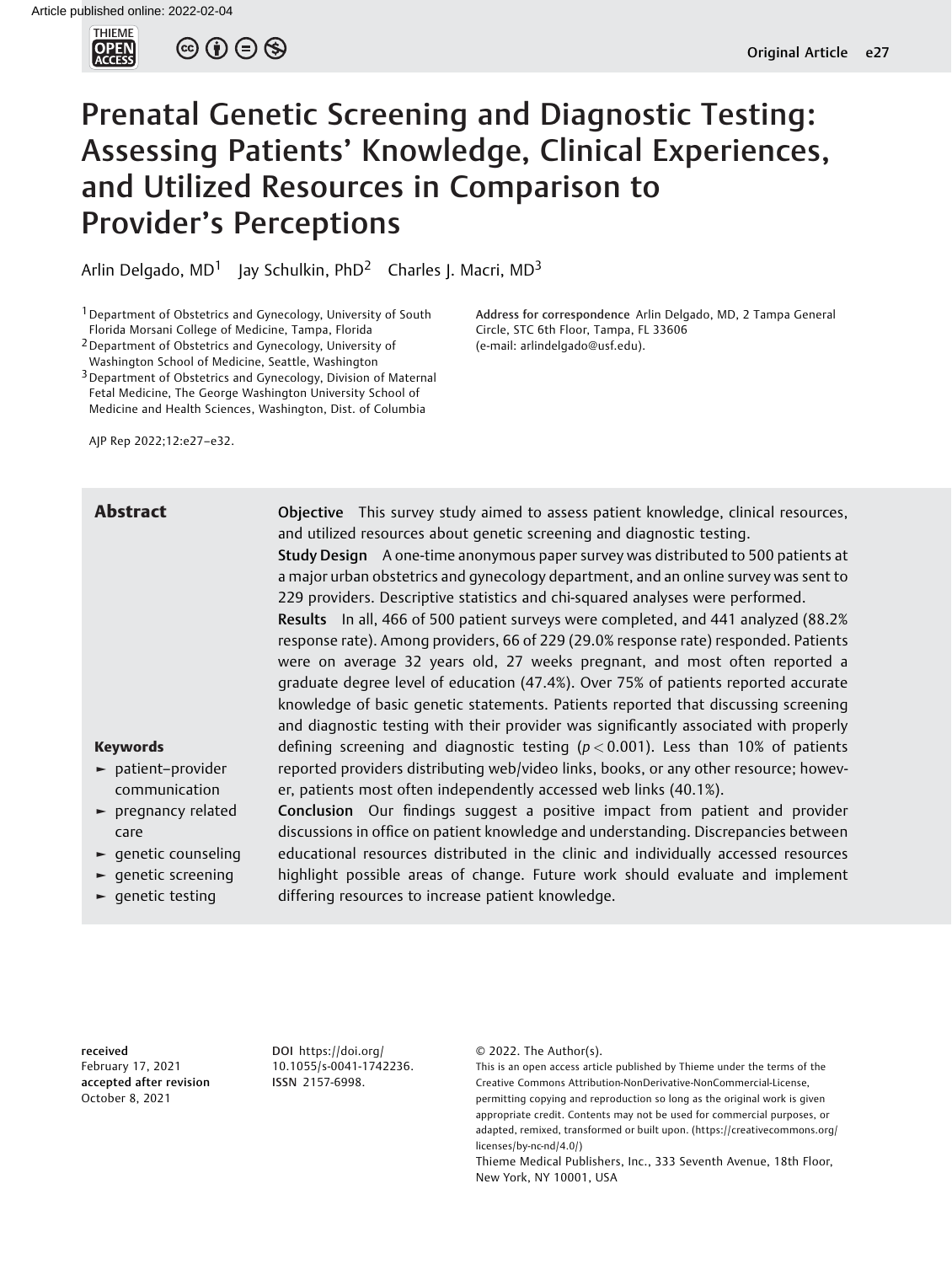The last two decades have ushered in an explosion of new genetic screening and diagnostic testing that provides patients with more accurate and specific information about their health. Due to these advances, prenatal genetic screening and testing has become increasingly common in obstetric health care with multiple new recommendations by the American College of Obstetricians and Gynecologists  $(ACOG)^{1-4}$  to guide providers. Furthermore, these novel technological advances in genetic screening require wellinformed patients to understand the results and implications of the tests provided

Despite this increase in knowledge of genetic services and research, there remains a deficit in understanding the applications of these services on the patient when considering screening tests. $5$  In fact, studies show women who underwent genetic screening and testing later report being unaware of the purpose of the test and what the results mean.<sup>6</sup> Inadequate understanding of the implications of genetic services can impact a patient's health and their decisionmaking, especially in the context of prenatal care.<sup>7</sup>

There is currently limited research regarding prenatal testing and patient education. Research shows there is a lapse in communication between providers and patients on genetic screenings. For example, in studies with Mexican origin patients, poor communication resulted in refusal of amniocentesis in pregnant women.<sup>8</sup> This observed lack of communication may be further compounded by providers' expressed need for additional education and guidance in patient education of the new tests, like the cell-free deoxyribonucleic acid (cfDNA) screening. $9$  These studies successfully highlight the lack of adequate patient education on specific genetic screening tests like amniocentesis and cfDNA, but fail to provide data on the pregnant women's knowledge of genetic tests and how they receive information.

Therefore, this survey study aims to assess patient knowledge of genetic screening and diagnostic testing, evaluate the educational resources patients currently use from perspective of patients and providers, and identify areas to improve clinical resources on genetic testing education to improve the patient–provider communication in prenatal care.

# Methods

Patient and providers at a major urban obstetrics and gynecology (OBGYN) department were offered the opportunity to complete a one-time anonymous survey. Patient surveys were distributed during clinic visits to all patients presenting for a prenatal-related visit (ultrasound visit, prenatal checkup, or routine nonstress test visit). Provider surveys were distributed using the clinic listserv via Qualtrics with one initial distribution and three subsequent reminder e-mails, approximately 3 to 4 weeks apart. Providers that received the e-mail included physicians (resident and nonresident), nurse practitioners, registered nurses, genetic counselors, medical assistants, and licensed practical nurses; however, there were no responses identified as licensed practical nurses. This study was approved by the George Washington University institutional review board, and in collaboration with the Pregnancy Related Care Research Network (PRCRN).

### Patient Surveys

The patient demographics included age, race, level of education, and current trimester. To understand clinical experiences, patients were asked if they had had prior screening and diagnostic testing in an earlier pregnancy, recalled discussions with providers during this pregnancy, or were interested in various screening and testing options (first trimester blood work and ultrasound, cfDNA blood work, cystic fibrosis carrier blood work, hemoglobin electrophoresis, sickle cell trait carrier blood work, thalassemia carrier blood work, second trimester blood work, chorionic villus sampling, amniocentesis, maternal serum α-fetoprotein, or anatomy ultrasound). Patients were also asked if they had discussed the difference between screening and diagnostic testing with a provider, had met with a genetic counselor, and if these health care professionals were able to answer their questions using a 3-point Likert scale ("Unable to answer any of my questions," "Answered some, but not all my questions," and "Answered all my questions").

To assess patient knowledge about the association between genes, chromosomes, the body, as well as disease, we utilized 6 items from a 16-item survey previously utilized by Haga et al<sup>5</sup> and Jallinoja and Arro<sup>10</sup> in the general population, as well Calsbeek et al $11$  in a nonobstetric patient population. The full 16-item survey was not utilized due to concerns for survey length. These questions focused on general geneticsrelated knowledge and the health implications using a 5 point Likert scale (from "strongly disagree" to "agree"). The six statements adapted from prior work are listed in ►Table 1. All other knowledge-based statements, such as defining genetics invasive testing options, were not adapted from prior work. Patient responses were then binned into "correct," "incorrect," and "unsure" using the following key: strongly agree/agree = correct; neutral =  $un$ sure; and strongly disagree/disagree  $=$  incorrect.

| Table 1 General patient knowledge of genetics |  |  |  |  |
|-----------------------------------------------|--|--|--|--|
|-----------------------------------------------|--|--|--|--|

| <b>Survey questions</b>                                       | Current population<br>$(N = 461)$ , % correct |  |
|---------------------------------------------------------------|-----------------------------------------------|--|
| One can see a gene<br>with a naked eye                        | 80.5                                          |  |
| A gene is a disease                                           | 85.7                                          |  |
| A gene is part of a chromosome                                | 74.8                                          |  |
| Genes are inside cells                                        | 81.4                                          |  |
| Healthy parents can have a<br>child with a hereditary disease | 83.2                                          |  |
| The carrier of a disease gene<br>may be completely healthy    | 83.4                                          |  |

Sources: Adapted from Haga et al,<sup>5</sup> Jallinoja and Aro,<sup>10</sup> and Calsbeek et al. $11$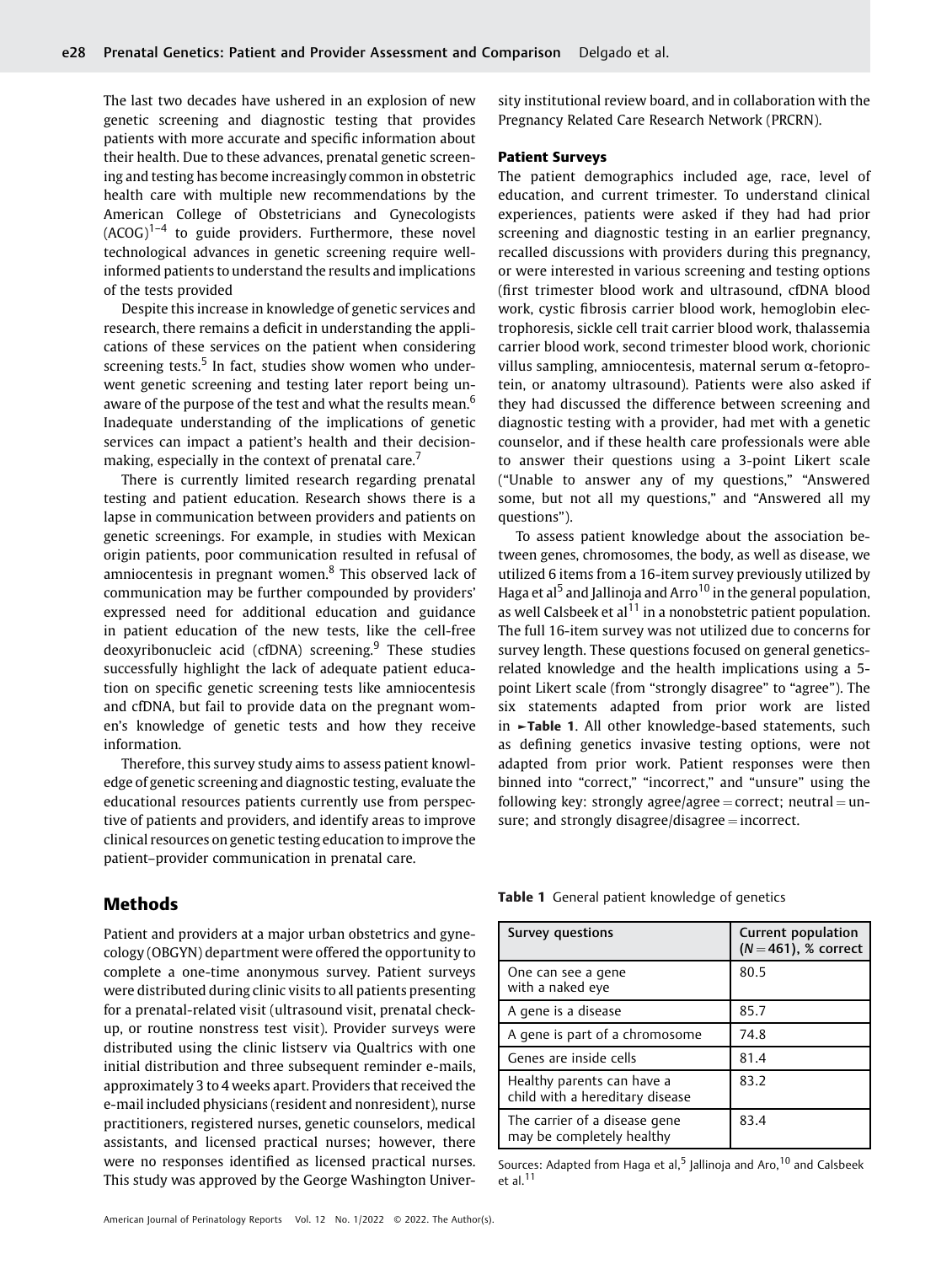# Provider Surveys

The provider demographics included age, type of provider, primary specialty, race/ethnicity, and years in clinical practice. Provider knowledge is discussed at length in prior published work.<sup>12</sup>

# Patient–Provider Comparisons

Both patients and providers were asked to recall in-office discussions, distribution of several resources in office, and to interpret the usefulness of proposed educational tools related to genetic screening and diagnostic testing

Table 2 Patient and provider demographics

using a 3-point Likert Scale ("not useful," "useful," and "very useful").

All data were analyzed using IBM SPSS Statistics. Descriptive statistics and chi-squared analysis of results are reported.

# Results

# Patient Results

A total of 500 patient surveys were distributed, of which 466 were completed and 441 were analyzed after assessing for  $\geq$ 

|                                                               |                                | Provider, n (%)          | Patient, n (%)           |
|---------------------------------------------------------------|--------------------------------|--------------------------|--------------------------|
| Age (y)                                                       |                                | $43.3 \pm 12.7$          | $32.1 \pm 5.4$           |
| Gender: male/female                                           |                                | 3(5.1)/52(88.1)          | $-1441(100)$             |
| Race/ethnicity, n (%) <sup>a</sup>                            | Hispanic/Latino                | 3(5.1)                   | 19(4.4)                  |
|                                                               | Caucasian                      | 32 (54.2)                | 207 (47.5)               |
|                                                               | Asian                          | 5(8.5)                   | 27(6.2)                  |
|                                                               | African American               | 17(28.8)                 | 164 (37.6)               |
|                                                               | American Indian/Native Alaskan |                          | 2(0.5)                   |
|                                                               | Multiracial                    | 1(1.7)                   | 16(3.7)                  |
| Patient specific                                              |                                |                          |                          |
| Gestational age (wk)                                          |                                | $\rightarrow$            | $27.9 \pm 9.5$           |
| Discussion in prior pregnancy                                 |                                | $\equiv$                 | 168 (38.1)               |
| Visited with genetic counselor                                |                                | $\qquad \qquad -$        | 210 (47.8)               |
| Highest level of education                                    | Not reported                   | $\overline{a}$           | 5(1.1)                   |
|                                                               | Grade school                   | $\overline{a}$           | 6(1.4)                   |
|                                                               | High school                    | $\overline{\phantom{0}}$ | 98 (22.2)                |
|                                                               | College degree                 | $\equiv$                 | 123 (27.9)               |
|                                                               | Graduate degree                | $\overline{a}$           | 209 (47.4)               |
| Clinic visit reason                                           | Prenatal visit                 | $\equiv$                 | 237 (53.7)               |
|                                                               | Ultrasound visit               | $\qquad \qquad -$        | 87 (19.7)                |
|                                                               | Genetic counseling             | $\equiv$                 | 5(1.1)                   |
|                                                               | Other reasonsb                 | $\overline{\phantom{0}}$ | 6(1.4)                   |
|                                                               | Multiple visits in 1 d         | $\overline{\phantom{0}}$ | 81 (18.4)                |
|                                                               | Antenatal testing              | $\overline{\phantom{a}}$ | 26(5.9)                  |
| Provider specific                                             |                                |                          |                          |
| Clinical years in practice (average $\pm$ standard deviation) |                                | $12.2 \pm 12.1$          | $\overline{\phantom{a}}$ |
| Type of provider                                              | Nonresident medical doctor     | 16(27.1)                 | $\overline{a}$           |
|                                                               | Resident medical doctor        | 5(8.5)                   | $\overline{a}$           |
|                                                               | Nurse practitioner             | 1(1.7)                   | $\equiv$                 |
|                                                               | Certified midwife              | 8(13.6)                  | $\overline{\phantom{0}}$ |
|                                                               | Genetic counselor              | 2(3.4)                   | $\qquad \qquad -$        |
|                                                               | Medical assistant              | 8(13.6)                  | $\overline{\phantom{m}}$ |
|                                                               | Administrative assistant       | 16(27.1)                 | $\overline{a}$           |

<sup>a</sup>Multiple response variable; therefore, total % of responses is more than 100%.

b Other reasons: symptomatic follow-up, high-risk consult.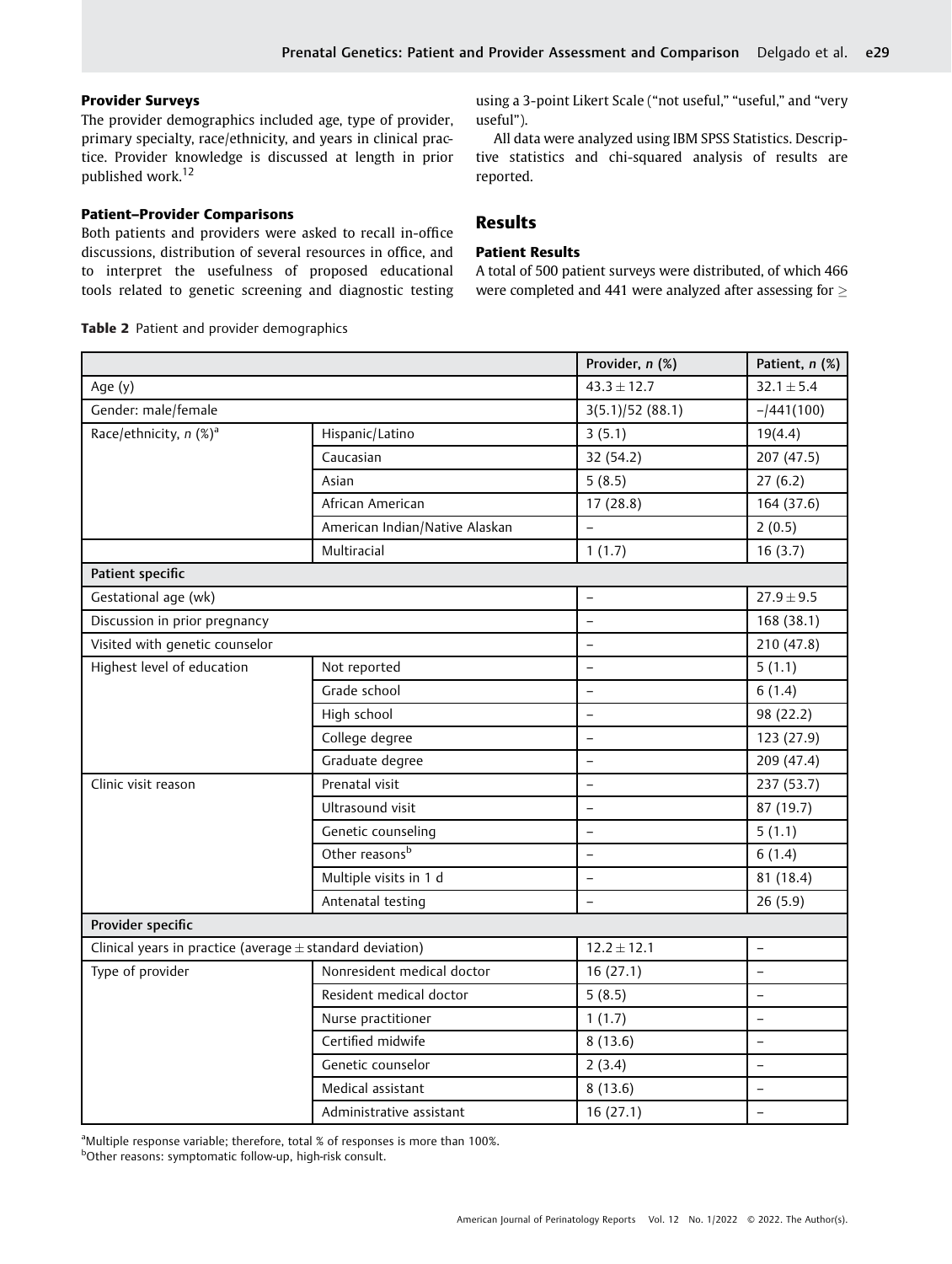75% survey completion (88.2% response rate). On average, patients were 32 years old, 27 weeks pregnant, and most often reported a graduate degree level of education (47.4%), with those identifying as Caucasian with the highest reported graduate degree level (70%). Patients most often presented for a routine prenatal visit (53.7%). A majority of patients selfidentified as Caucasian/White (47.5%), and then as African American/Black (37.6%). In all, 38.1% reported screening and diagnostic testing in a prior pregnancy; however, 84.6% reported conversations about genetic screening with providers during their current pregnancy (►Table 2). Of the 47.8% of patients who reported meeting with a genetic counselor, 56.7% reported having all their questions answered.

At least 60% of patients were able to accurately answer general genetics-related screening and diagnostic testing questions, except for defining aneuploidy (30.4%; ►Fig. 1). If a patient reported discussing screening and diagnostic testing with their provider, they were significantly more likely to properly define screening and diagnostic testing  $(p < 0.001)$ .

Patients reported accessing educational resources independently, with the most common resource being web



Fig. 1 Proportion of patients who correctly identified each statement. Proportions are presented on the horizontal axis with the statements presented on the vertical axis.



Fig. 2 Proportion of patients who reported receiving or accessing an educational tool by type of resource. Proportion of patients who accessed a resource by percentage on the vertical axis and type of resource listed on the horizontal axis.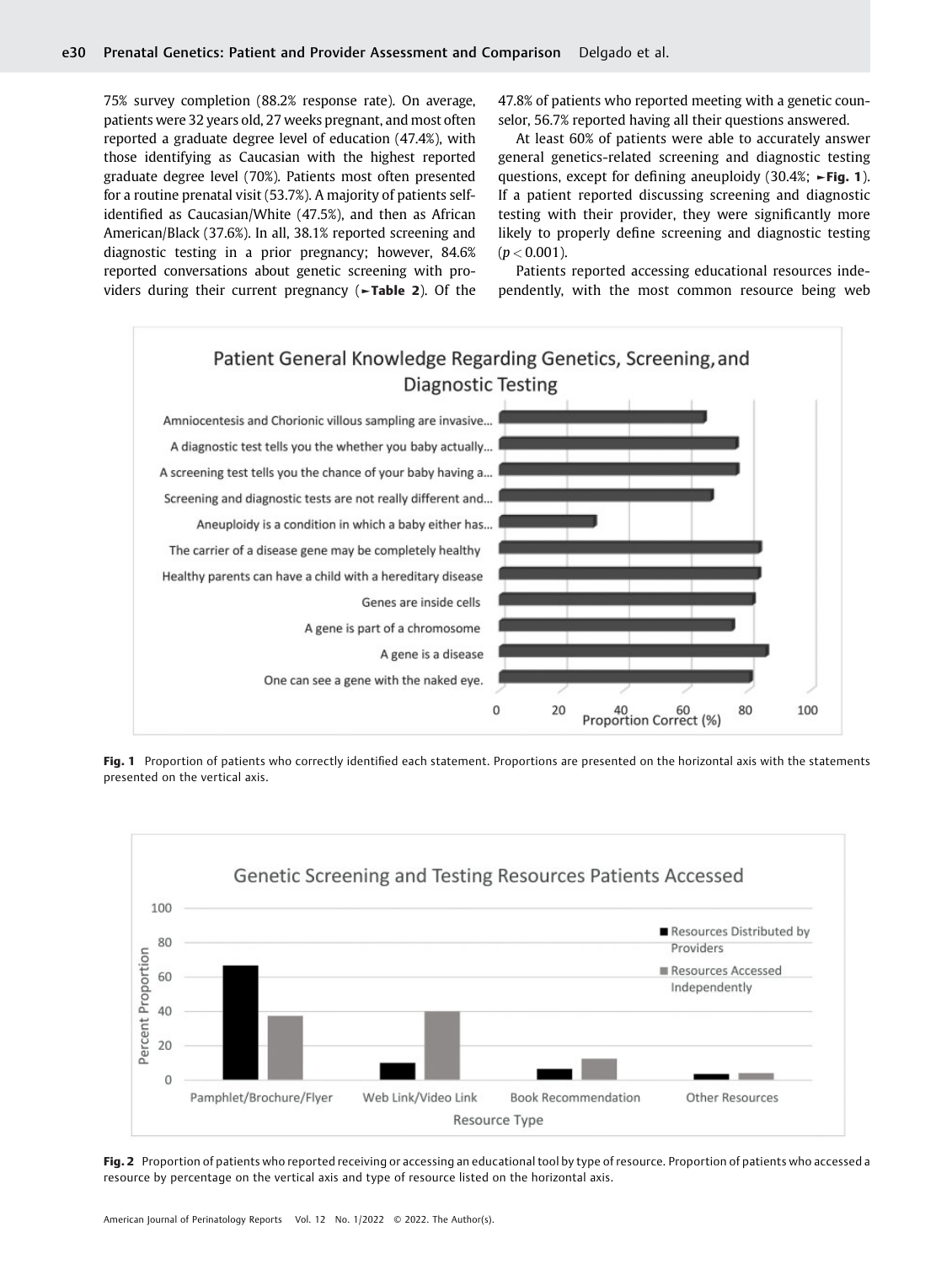links/video (40%), followed by pamphlets/brochures  $(37.1\%; \rightarrow$ Fig. 2).

# Provider Results

A total of 229 providers were sent online surveys via e-mail, and 66 responses were completed (response rate 29%). From the 66 provider responses, 59 completed more than 50% of the survey. A majority (88.1%) were females, on average 41 years old, and in practice an average of 12 years (►Table 2).

# Patient and Provider Comparison

Patients and providers reported receiving and distributing paper resources (pamphlets/flyers/brochures) most often (66.7 and 90% at one or more visits, respectively). Less than 10% of participants reported providers distributing web or video links, books, or any other resource; however, patients most often independently accessed web links (40.1%).

When questioned whether brochures or pamphlets, discussions with providers, discussions for reasons for a genetic counseling referral, group education classes, or online education would be useful, all but one option was perceived to be useful 80% or more of the time by patients. Meanwhile, providers found all resources useful over 85% of the time. The largest discrepancy was of the perceptions of group education classes with less than half the patients (47.6%) perceiving it as useful, but majority of providers found it useful (75.9%; ►Table 3).

# **Discussion**

A majority of patients are well informed on basic genetic concepts and were able to distinguish between the definitions of a screening and a diagnostic test. Patients who discussed screening and diagnostic testing were more likely to correctly define the terms, supporting counseling during provider visits is beneficial to patient's understanding of genetic screening and testing.

These results support the continuation of productive and educational conversations between patients and providers. However, when compared with a similar demographic population, patients were still less knowledgeable in genetics questions highlighting current measures may not be enough at a time when knowledge is necessary to make informed health decisions.

To find better ways to increase patient knowledge, the comparison of resources patients received from providers and the resources accessed individually shows a window of opportunity in which providers could create new effective and efficient tools for clinical practice to better engage patients. Furthermore, the discrepancies between patient and provider perceptions, seen largest with the idea of group classes, highlight where providers should consider increasing efforts (utilizing differing media and private discussions vs. group settings) for patient counseling. This patient perception may also only serve to emphasize the personalized needs and privacy associated with genetic screening and diagnostic testing.

However, it is critical to understand that the patient demographic captured in this survey study may not be generalizable to the general population—as we had a significantly large number of patients reporting a graduate degree or higher, compared with prior U.S. published census data.<sup>13</sup> Additionally, the large number of genetic counselor visits reported may also not be generalizable to the general prenatal population due to the varying institutional practices as

| Provider-reported distribution                                      | Never (%) | One or more visits (%) | Patient reported<br>receiving (%) | Patient independently<br>accessed (%) |
|---------------------------------------------------------------------|-----------|------------------------|-----------------------------------|---------------------------------------|
| Pamphlet/brochure/flyer                                             | 10        | 90                     | 66.7                              | 37.4                                  |
| Web link/video link                                                 | 66.7      | 33.3                   | 10                                | 40.1                                  |
| <b>Book recommendations</b>                                         | 86.7      | 13.3                   | 6.6                               | 12.5                                  |
| Other resources                                                     | 77.8      | 22.2                   | 3.6                               | 4.1                                   |
| Verbal discussions                                                  | -         | 100                    | 81.8                              |                                       |
| Provider-perceived usefulness                                       |           |                        | Patient-perceived<br>usefulness   |                                       |
| Discussion regarding indications for genetic<br>counseling referral |           | 93.1                   | 86.2                              |                                       |
| Informational brochure/pamphlets inside the<br>prenatal folder      |           | 89.7                   | 87.5                              |                                       |
| Having more discussions in the office with your<br>provider         |           | 89.7                   | 85                                |                                       |
| Group education class on genetic screening<br>and diagnostic tests  |           | 75.9                   | 47.6                              |                                       |
| Online education resource for review in your<br>home                |           | 93.1                   | 80.5                              |                                       |

Table 3 Patient and provider recall access to and distribution of resources